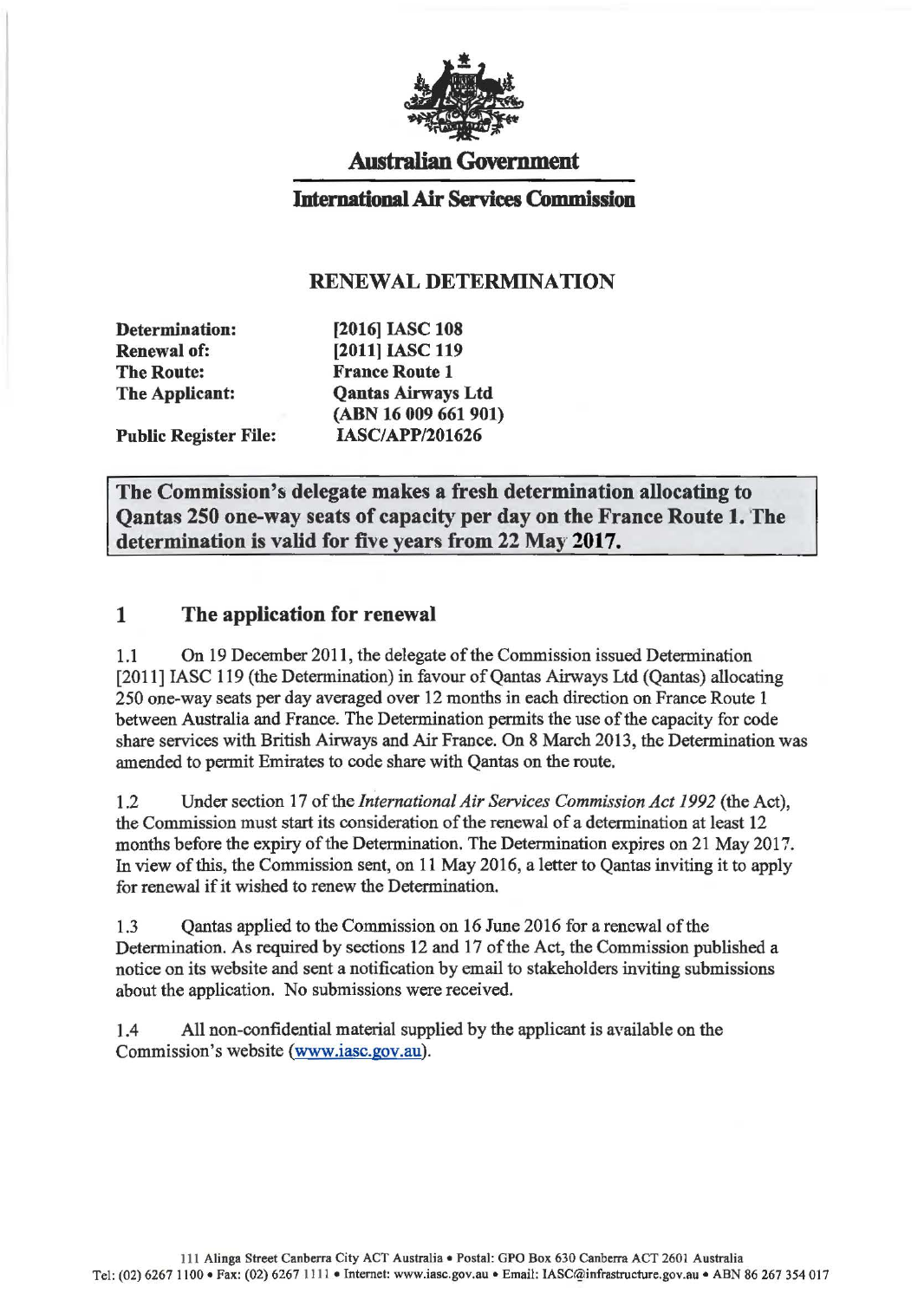### **2 Relevant provisions of the air services arrangements**

2.1 Under the Australia-France air services arrangements, the designated airline(s) of Australia may enter into arrangements with other airlines. including airlines of third countries, to undertake services through code share, blocked space or other joint venture arrangements.

2.2 The total traffic carried through such arrangements by the designated airline(s) will not exceed 400 one-way seats daily on a yearly basis. Currently, all 400 one-way seats of capacity entitlements have been allocated to Australian carriers (250 seats to Qantas and 150 seats to Virgin Australia).

# **3 Delegate's consideration**

3.1 In accordance with section 27AB of the Act and regulation 3A of the International Air Services Commission Amendment Regulations 1992, the delegate of the Commission may consider Qantas' application. (For the purposes of this determination, all references to the Commission include the delegate of the Commission).

3.2 In considering an application for renewal of a determination under section 8 of the Act, the Commission must make the same allocation of capacity as the original determination unless the Commission is satisfied that the allocation is no longer of benefit to the public. In assessing the benefit to the public of an allocation of capacity, the Commission must apply the criteria set out for that purpose in the policy statement made by the Minister under section 11 of the Act.

3.3 Under paragraph 8 of the Minister's Policy Statement (No.5) of 19 May 2004, there is a presumption in favour of the carrier seeking the renewal which may be rebutted only by the following criteria: (1) whether the carrier seeking renewal has failed to service the route effectively; and (2) whether the use of the capacity whole or in part by another Australian carrier that has applied for the capacity would better serve the public having regard to the criteria in paragraphs 4 and 5 of the Minister's Policy Statement.

3.4 The Commission's delegate has no information that Qantas is not servicing the route effectively. Qantas offers services on the route under code share arrangements with British Airways on the London-Toulouse route. It also markets services operated by Emirates between Dubai and the following points in France: Paris, Nice and Lyon<sup>1</sup>.

3.5 The Commission's delegate also notes that no other applicants have sought capacity on the route.

3.6 In these circumstances, the delegate concludes that the renewal of Determination [2011] IASC 119 would be of benefit to the public.

3.7 On 4 July 2016, Qantas confirmed it will continue to use the capacity to provide services under code share arrangements with British Airways and Emirates. In light of this,

<sup>1</sup> Northern Summer 2016 International Airlines Timetable Summary (www.infrastructure.gov.au)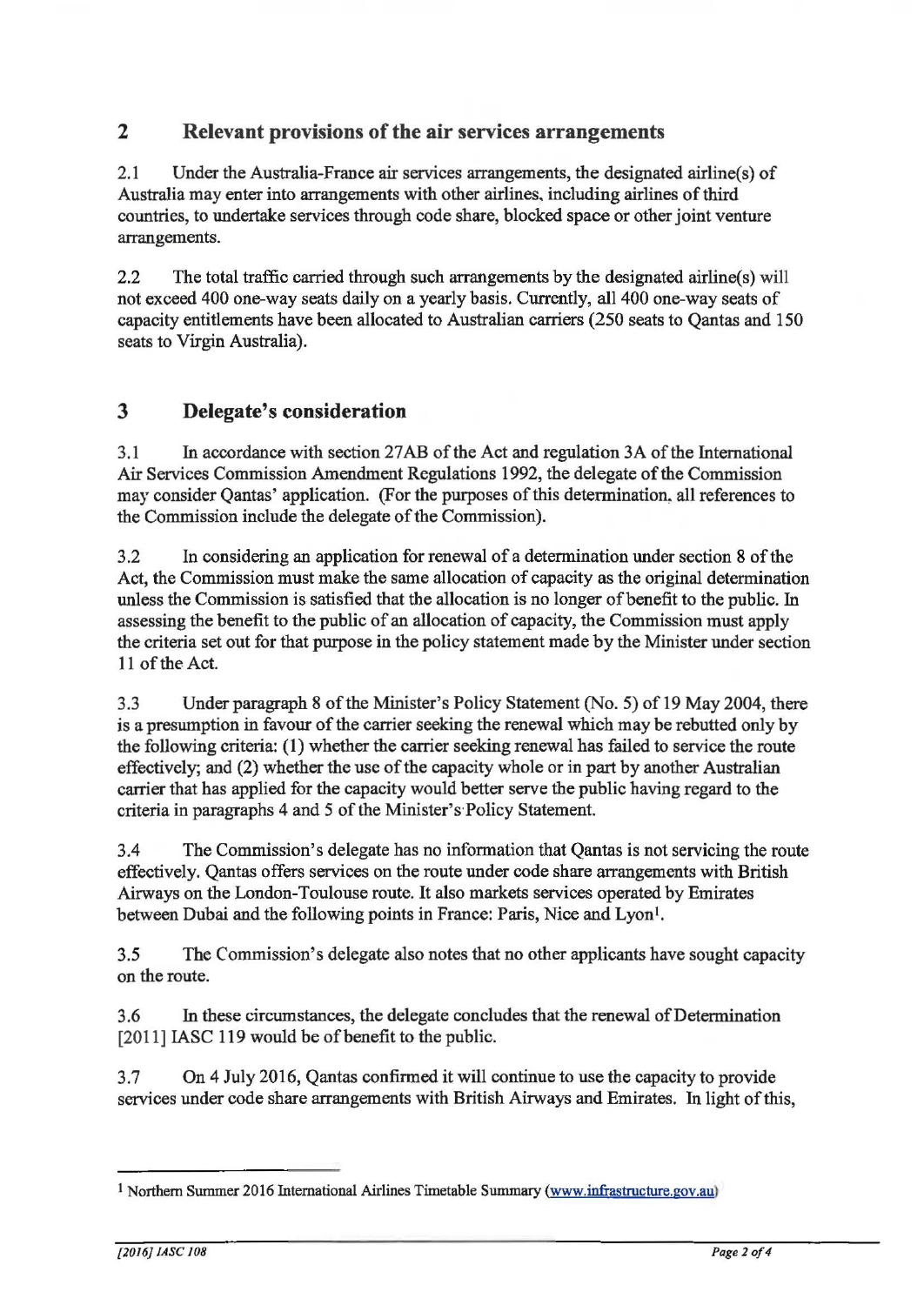the delegate has decided to include conditions permitting the use of the capacity by Qantas for code share services with British Airways and Emirates.

# **4 Determination for renewal of Determination [2011]** IASC **119 allocating capacity on France Route 1 to Qantas ([2016]** IASC **108)**

4.1 In accordance with section 8 of the Act, the delegate, on behalf of the Commission, makes a determination in favour of Qantas, allocating 250 one-way seats per day averaged over 12 months in each direction on France Route 1 under the Australia- France air services arrangements.

- 4.2 The determination is for five years from 22 May 2017.
- 4.3 The determination is subject to the following conditions:
	- Qantas is required to fully utilise the capacity;
	- only Qantas is permitted to utilise the capacity;
	- Qantas is not permitted to utilise the capacity to provide services jointly with another Australian carrier or any other person without the approval of the Commission;
	- subject to the preceding condition, the capacity may be used by Qantas to provide code share services with British Airways in accordance with the code share agreement dated 19 November 2013;
	- additionally, the capacity may be used by Qantas to provide code share services with Emirates in accordance with the code share agreement between Qantas and Emirates dated 21 January 2013;
	- Qantas must apply to the Commission for approval of any proposed variations to the code share arrangements with British Airways and/or Emirates which would change the relevant commercial aspects of the arrangements (from a free sale to block space, or vice versa), or if Qantas proposes to add third country routes on which the airlines will code share which would require the use of Australian capacity entitlements;
	- where the capacity is used to provide code share services on the route, nothing in this determination exempts Qantas from complying with the Australian Consumer Law. The airlines are required to take all reasonable steps to ensure that passengers are informed, at the time of booking, of the carrier actually operating the flight;
	- changes in relation to the ownership and control of Qantas are permitted except to the extent that any change:
		- results in the designation of the airline as an Australian carrier under the Australia - France air services arrangements being withdrawn; or